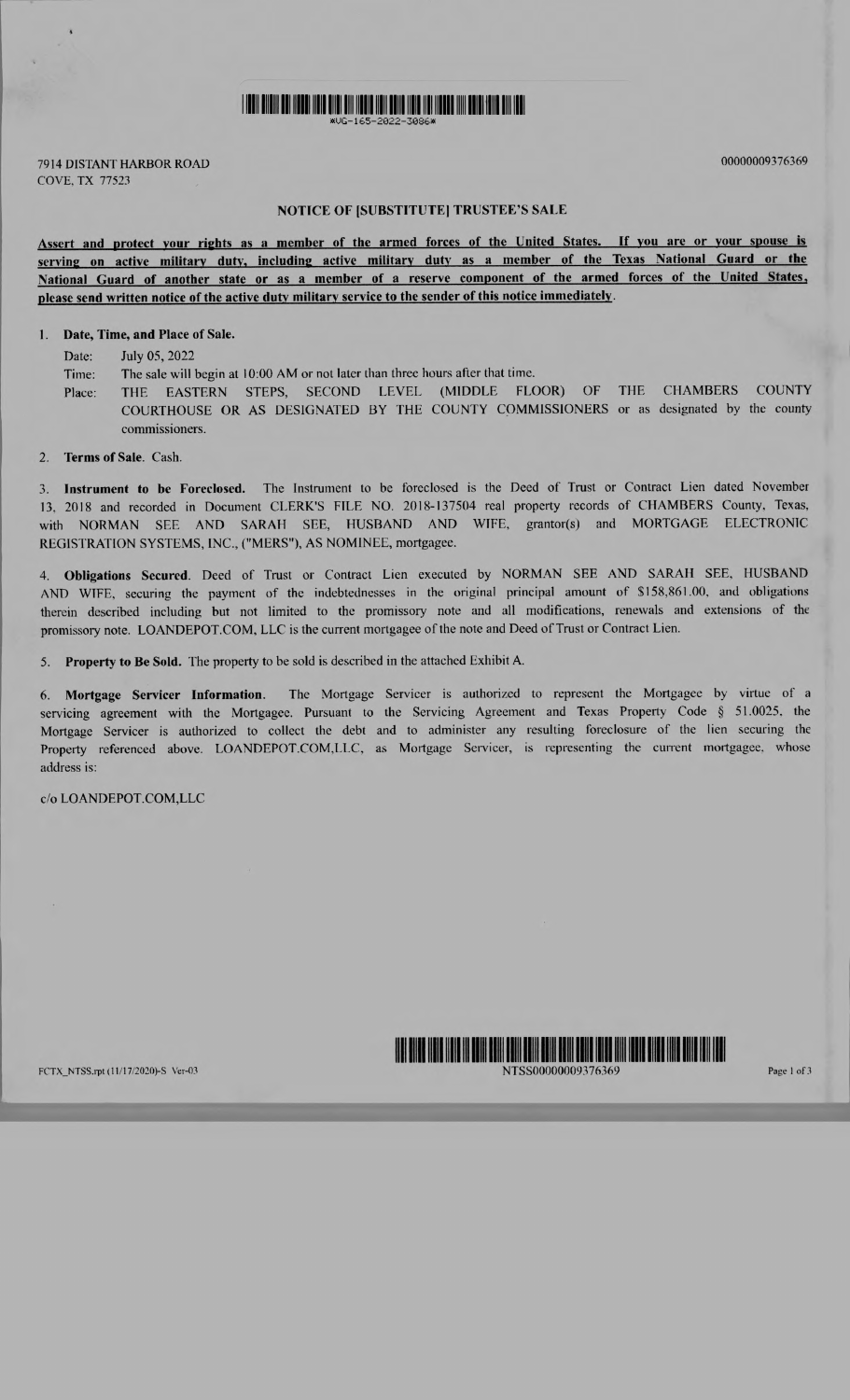## , 7914 DISTANT HARBOR ROAD 00000009376369 COVE, TX 77523

# THIS INSTRUMENT APPOINTS THE SUBSTITUTE TRUSTEE(S) IDENTIFIED TO SELL THE PROPERTY DESCRIBED IN THE SECURITY INSTRUMENT IDENTIFIED IN THIS NOTICE OF SALE THE PERSON SIGNING THIS NOTICE IS THE ATTORNEY OR AUTHORIZED AGENT OF THE MORTGAGEE OR MORTGAGE SERVICER.

The undersigned as attorney for the mortgagee or mortgage servicer does herby remove the original trustee and all successor substitute trustees and appoints in their steed TOMMY JACKSON, KEATA SMITH, RON HARMON, KEVIN MCCARTHY, BEATRICE CARRILLO OR GILBERT ARSIAGA whose address is c/o BARRETT DAFFIN FRAPPIER TURNER & ENGEL, LLP, 4004 Belt Line Road, Suite 100, Addison, Texas 75001-4320 as Substitute Trustee, who shall hereafter exercise all powers and duties set aside to the said original trustee under the said Deed of Trust; and, further does hereby request, authorize, and instruct said Substitute Trustee to conduct and direct the execution of remedies set aside to the beneficiary therein.

Il Sto

Israel Saucedo

#### Certificate of Posting

My name is  $\overline{10 \mu m}$   $\overline{20}$   $\mu m$   $\overline{30}$   $\overline{400}$  and my address is c/o 4004 Belt Line Road, Suite 100, Addison, Texas 75001-4320. I declare under penalty of perjury that on  $\frac{1}{2}$   $\frac{9}{2}$   $\frac{7}{2}$  I filed at the office of the CHAMBERS County Clerk and caused to be posted at the CHAMBERS County courthouse this notice of sale.

Tomy Jacks

Date:  $(e - 9 - 22)$